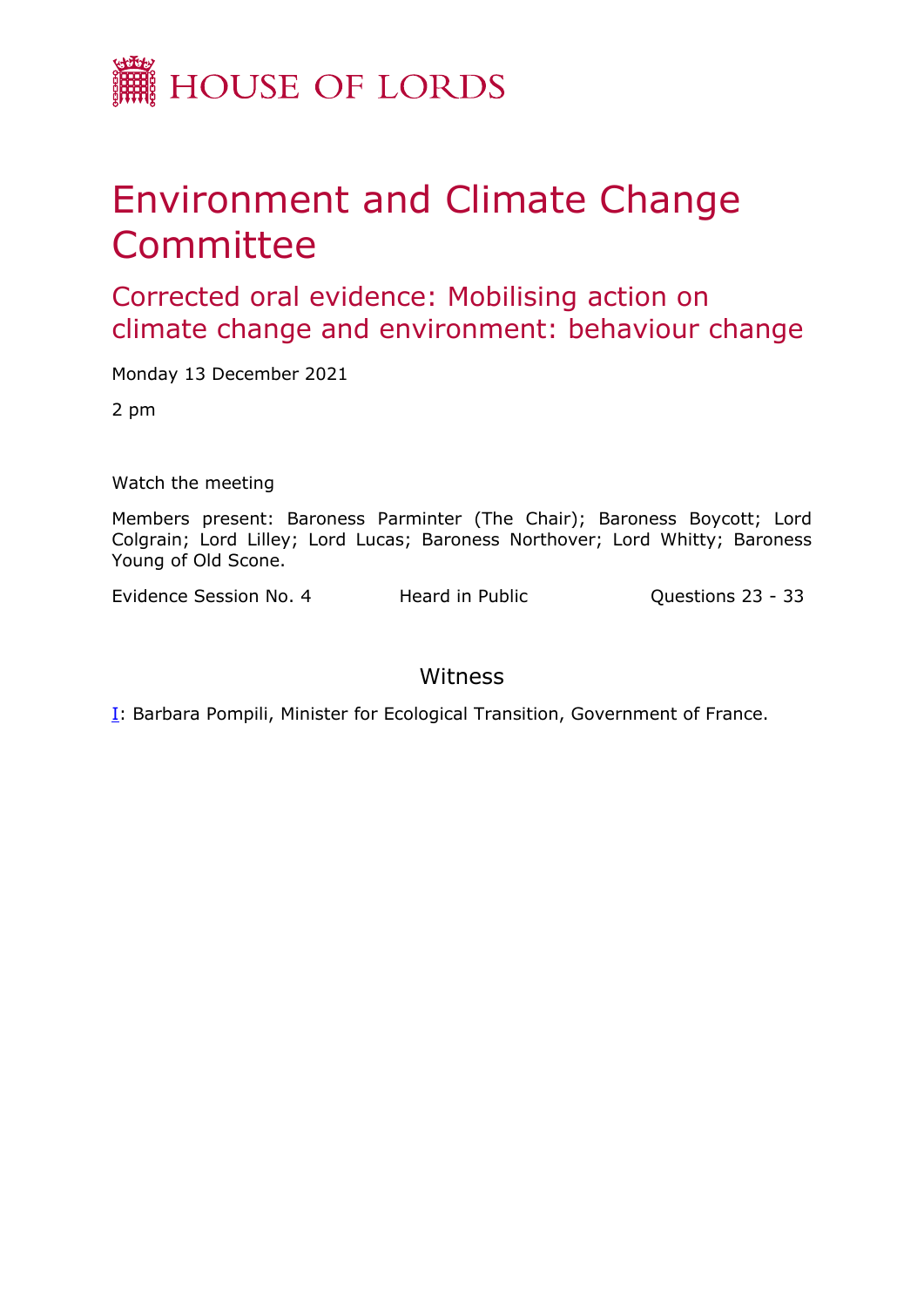## <span id="page-1-0"></span>Examination of witness

Barbara Pompili.

Q23 **The Chair:** Good afternoon, Minister Pompili. You are extremely welcome to this fourth evidence session of our committee into behaviour change for climate and environmental goals. We very much look forward to hearing from you this afternoon about the experience in France with your initiatives to bring forward behaviour change for the climate and the environment. Before we begin, I remind people that a transcript will be taken and passed to the witness, and you will have a chance to view it before it is published. The session is webcast and will be available on the parliamentlive website.

Madame Pompili, bon après-midi. Nous vous sommes très reconnaissants d'avoir d'accord de nous parler aujourd'hui. We look forward to you now making some opening remarks.

*Barbara Pompili:* Thank you, dear Chair, and dear members of the committee. I am very pleased to be with you today, especially since I was the chair of the same committee as yours in the French National Assembly just before becoming Minister.

I would like to talk about the steps that France is taking to foster change in response to the climate crisis. I will focus on the recent law reforms that have transformed our climate legislation and our entire approach to environmental policy-making.

The yellow vest movement that my country experienced in 2018 was a revealing crisis. It showed that many people felt excluded from ecological transition, and that a good environmental measure—a carbon tax—was deemed illegitimate because it was hitting the population unevenly.

From thereon, we knew that something had to change if we wanted to move forward with our reforms. In order to initiate that change, President Emmanuel Macron launched a new democratic experiment in 2019 known as the Citizens Convention for Climate. The convention was a practical, bottom-up initiative. One hundred and fifty of our fellow citizens were selected randomly, representing the diversity of the French population, in order to come up with measures and initiatives that would help to reinforce our climate policy.

These citizens, once selected, had to work for an overall period of nine months. They were entrusted with the key task of designing new solutions to the environmental and climate crisis. To help them to get a better grasp of the problems, as part of their work they also met dozens of experts. They came up with many new ideas. Almost 150 proposals were communicated to our Government. Those proposals touched upon political, legal and social matters. They reflected an important ability to think and innovate, and served as the basis of legislation, the Climate and Resilience Bill, which was adopted by our Parliament last summer. The ambition of that landmark law was to lay the groundwork for broad and deep change. Today, the climate Bill is the cornerstone of our climate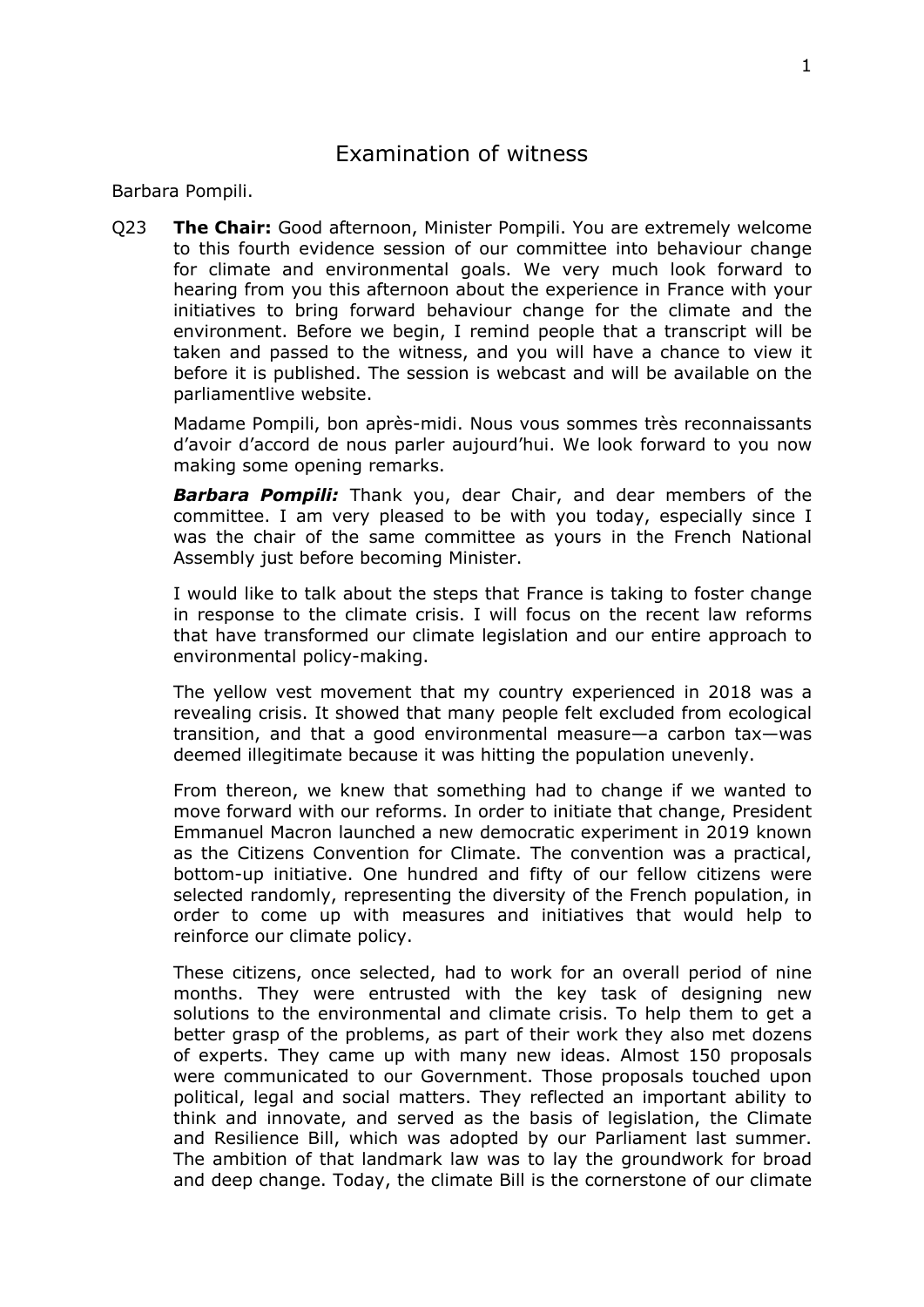policies. In short, the 291 articles of this law have the common ambition to bring deep changes in the very lifestyle of French citizens.

What lessons can be drawn from that experiment? I will summarise it in six points, three positive and three negative. First on the positive side, once the citizens had been briefed by scientists, experts and various professionals, they showed not only readiness to make change happen but a sense of radicalism in their propositions, underlining once again that awareness is probably the mother of the battle.

The youth are more and more concerned and more and more involved, but a big share of our populations, of our voters, still need to be better informed, more conscious of the challenges that we face and the consequences for their day-to-day lives. In order to raise awareness on climate-related issues, an article in my Bill requests that environmental education be provided in all French schools. This is a huge catalyst for change. We must strengthen such action for all layers of society.

Another important element was the fact that President Macron was personally involved in the process of the convention. His patronage gave the convention a source of legitimacy, and gave visibility and media impact to the work of the citizens. Ultimately, it credited the convention with political power.

The last positive point is that most of the citizens involved in the convention continue to be involved in public life. They are either elected in city or regional councils or are part of active NGOs or community associations. Today, they also take part in other conventions that they sometimes helped to design, such as the companies convention on the role of the private sector in ecological transition.

What aspects of that experiment would I change if I could? First, I believe that the scope of the convention was too broad. We asked the citizens to embrace literally the entire problem of the climate crisis and to change the whole system. That was probably too much responsibility and somehow unrealistic for a smooth articulation of the work.

We probably made a mistake when we expressed our willingness to accept all their propositions and convey them to Parliament without somehow filtering them. When the propositions were finally handed to the Government, President Macron gave only three vetoes: on the speed limit on roads, on taxes on companies and on amending the constitution. Consequently, the members of the convention sometimes reacted badly when they felt that their propositions were watered down by parliamentarians. It also sparked a legitimacy problem with the Parliament and the representatives of the people. Some criticised, for instance, the lack of legitimacy of the members of the convention, as they had not been elected.

Finally, it would have been very beneficial to have organised more meetings between the members of the convention and the important doers, the primary actors, of the transition—the private sector and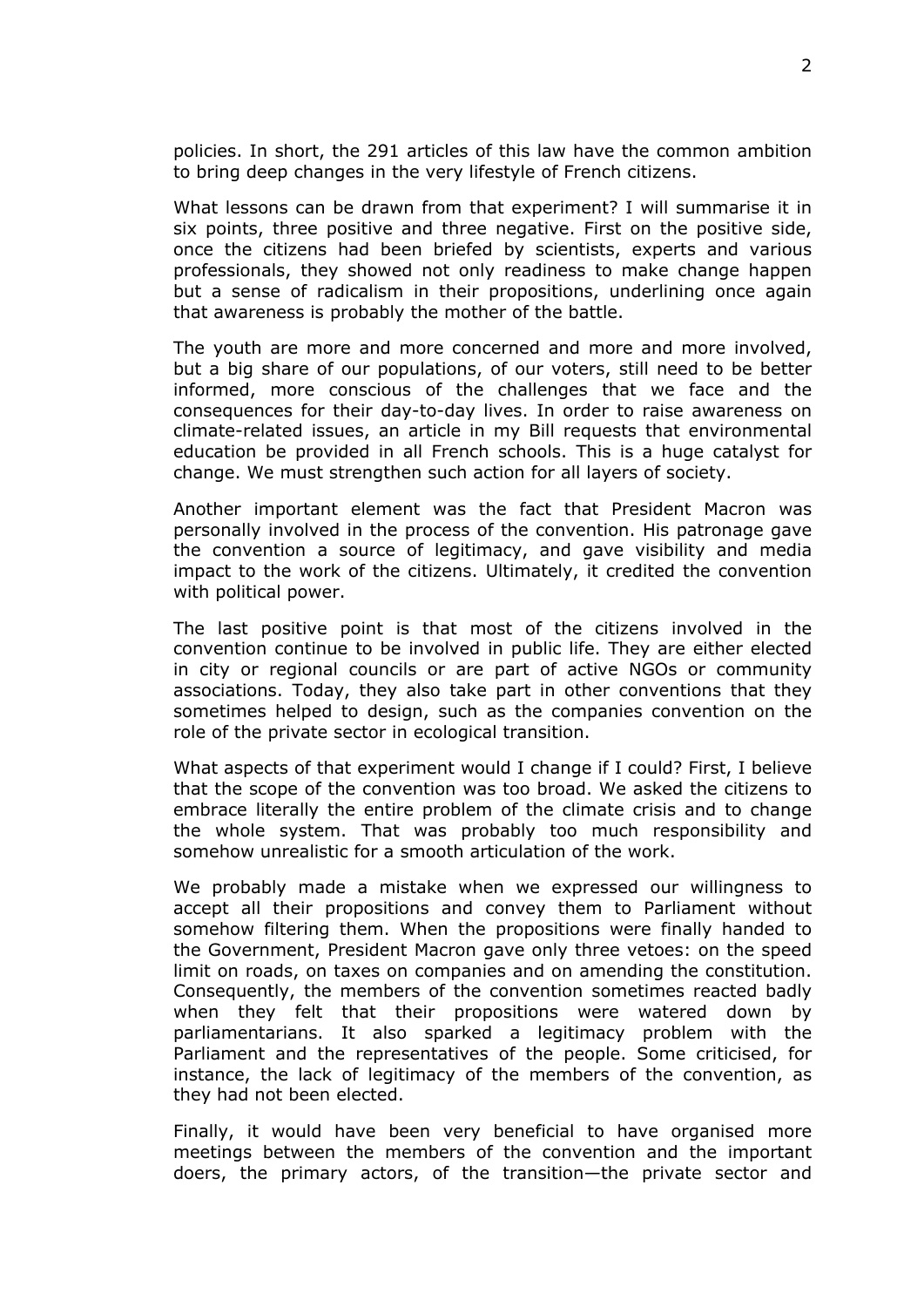companies. The confrontation of logics would probably have made the debate in Parliament easier and made the propositions more realistic from the beginning, closer to the status quo in all components of society.

In France, we have a famous line from our beloved writer La Fontaine in his tale, *The Animals Sick of the Plague*: "Not all died, but all were stricken". If some of you know French, the original version reads, "Ils ne mouraient pas tous, mais tous étaient frappés". Put another way, in the famous phrase of the poet John Donne that my British friends tend to use fondly: "No man is an island, entire of itself".

That is why, as Minister of the Environment, I always insist on the fact that ecology is not the business of some people and not of others. Ecology is everyone's business, and all parties need to talk to each other. We need a rich public debate on the transition, with a positive narrative to show the opportunities that these changes can create, and not only the problems.

Voilà. I think you have questions for me, so I will not go any further. I am ready to answer you. Thank you.

Q24 **The Chair:** Thank you very much, Minister Pompili. I will ask the first question. Which of the specific initiatives that the Government have undertaken do you think has been the most successful in people buying into it and adopting it?

*Barbara Pompili:* Housing is probably the best example of success. It represents 40% of our emissions, and energy precariousness in housing is important in France. People also felt that it was complicated and that the system was not clear enough. With our programme called MaPrimeRénov we simplified the system, and at the end many more people were able to make repairs in their home. From January, a dedicated professional will help households that so desire to make an analysis of their needs, help them to find adequate financing schemes and even find craftsmen able to do the work. For me, that is the most important achievement.

Q25 **Lord Lilley:** Minister, thank you for speaking to us today. What do you see as the key considerations in developing policy to enable behaviour change for climate change and the environment?

*Barbara Pompili:* First, I think it is a matter of awareness. We have to explain why behaviour is critical for the transition. Information is critical. This is what we will be doing on home appliances, for example, with an index of the repair potential of each product, whether spare parts are available, easy to find and affordable.

We are seeing, little by little, the consumer preferring to buy easy-torepair products rather than rapidly obsolete ones. We must then provide solutions for them and propose viable alternatives, such as taking the train and not flying for small distances. Finally, on the education part, we put veggie menus in schools to gradually initiate a change of habit.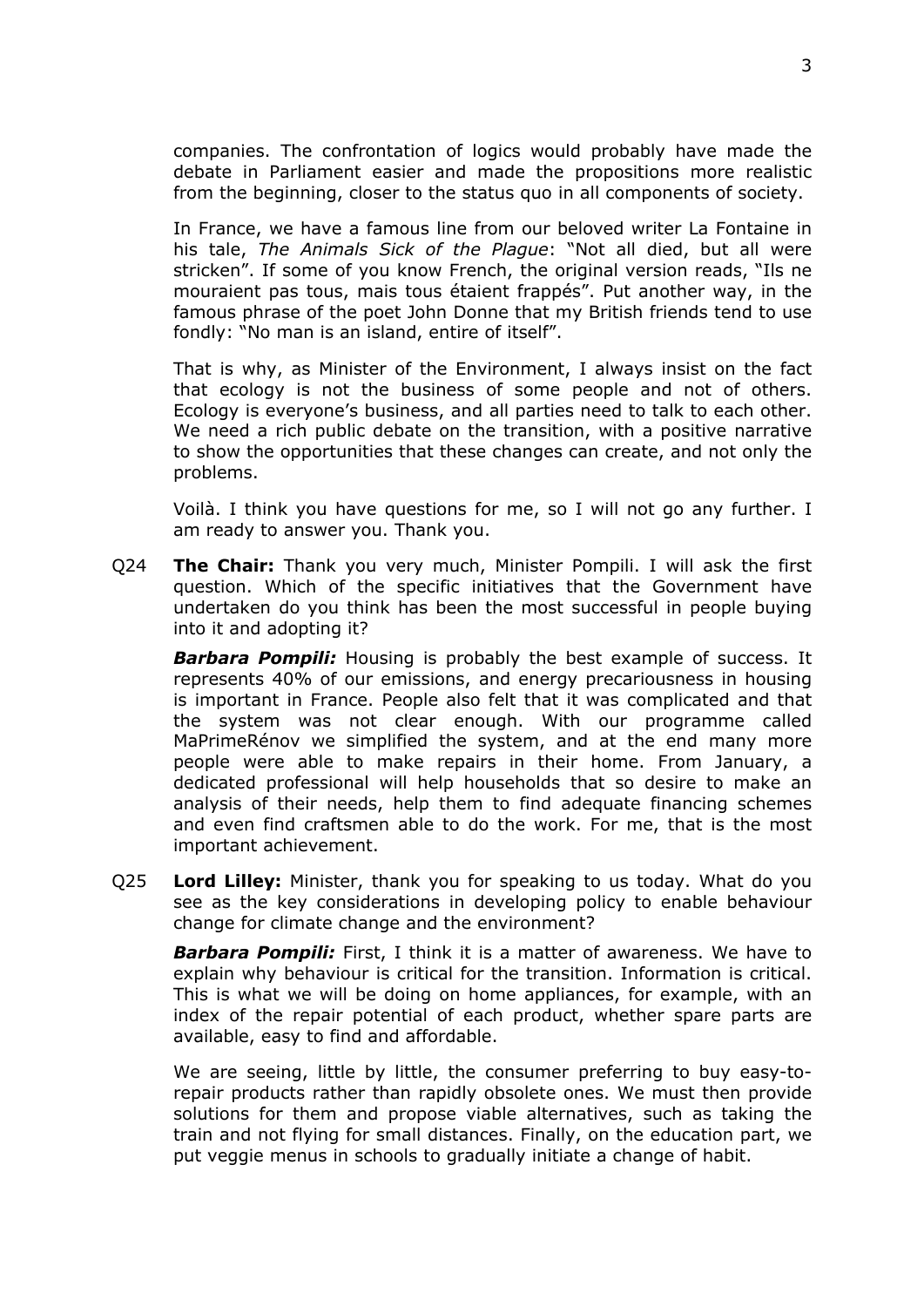My Government are taking different steps to encourage French people to change the way they travel. Indeed, starting next year with the application of the law, there will be no domestic flights to a particular destination if an alternative journey to the same spot is available by train in less than two and a half hours. In addition, we will provide financial support and incentives to help people to transition away from their old vehicles by helping them to buy an electric or hybrid car instead. That is an example of what we can do to help people into this transition.

Q26 **Lord Lilley:** Thank you very much indeed. You may already have answered the second half of my question, but I will put it. Are there policy-making approaches or policy instruments which you think Governments should be giving greater consideration to in this area?

*Barbara Pompili:* I think we have to help people to be actors in the ecological transition. We can support them with special incentives. I will keep to my example of transport and the car. In France, for example, the Government give a bonus of up to €6,000 when you want to buy an electric car. To that can be added €5,000 for taking back your old car or for second-hand vehicles, plus an additional €1,000 in cities under restrictions for high-emitting cars. Finally, there is up to €6,000 from local authorities. For a new car, that means financial support of up to €18,000. Since 2018, 840,000 bonuses have been given to change cars.

The same applies to building insulation or when you want to change your fuel pump for a heat pump. One hundred thousand fuel pumps per year have been changed in this way. The idea is to anticipate, and ultimately reduce, the costs that people have to bear for electricity or energy.

**Lord Lilley:** Thank you very much indeed.

Q27 **Baroness Young of Old Scone:** Minister Pompili, did you have to make any changes to the comparative costs of rail, road and air transport to effect your policy of banning internal flights that could be achieved by train? Did you have to change the subsidy to various transport modes?

*Barbara Pompili:* We work with the transportation company SNCF in France—a rail company—to make it have low prices for some people. When people use transport regularly, they can have reductions in the price. We have a tax on aviation that is called the Chirac tax. It is a tax on tickets to help people understand that it can be more expensive when you travel by plane, and to make them think about taking the train instead of a plane. We have a problem with people who take two planes; they come from Bordeaux, for example, and they need to reach New York, so they need to change planes in Roissy/Charles de Gaulle. We work on tools to help them to take the train to go from Bordeaux to Charles de Gaulle, and after to take the plane to New York.

We need to make SNCF and the plane companies work together on solutions to buying train and plane tickets. It is complicated in France, because everybody works in their silo. It is not so easy, but we are working on it. We are working on luggage efficiency too. When you have luggage and you take one plane and then another, it is easier than when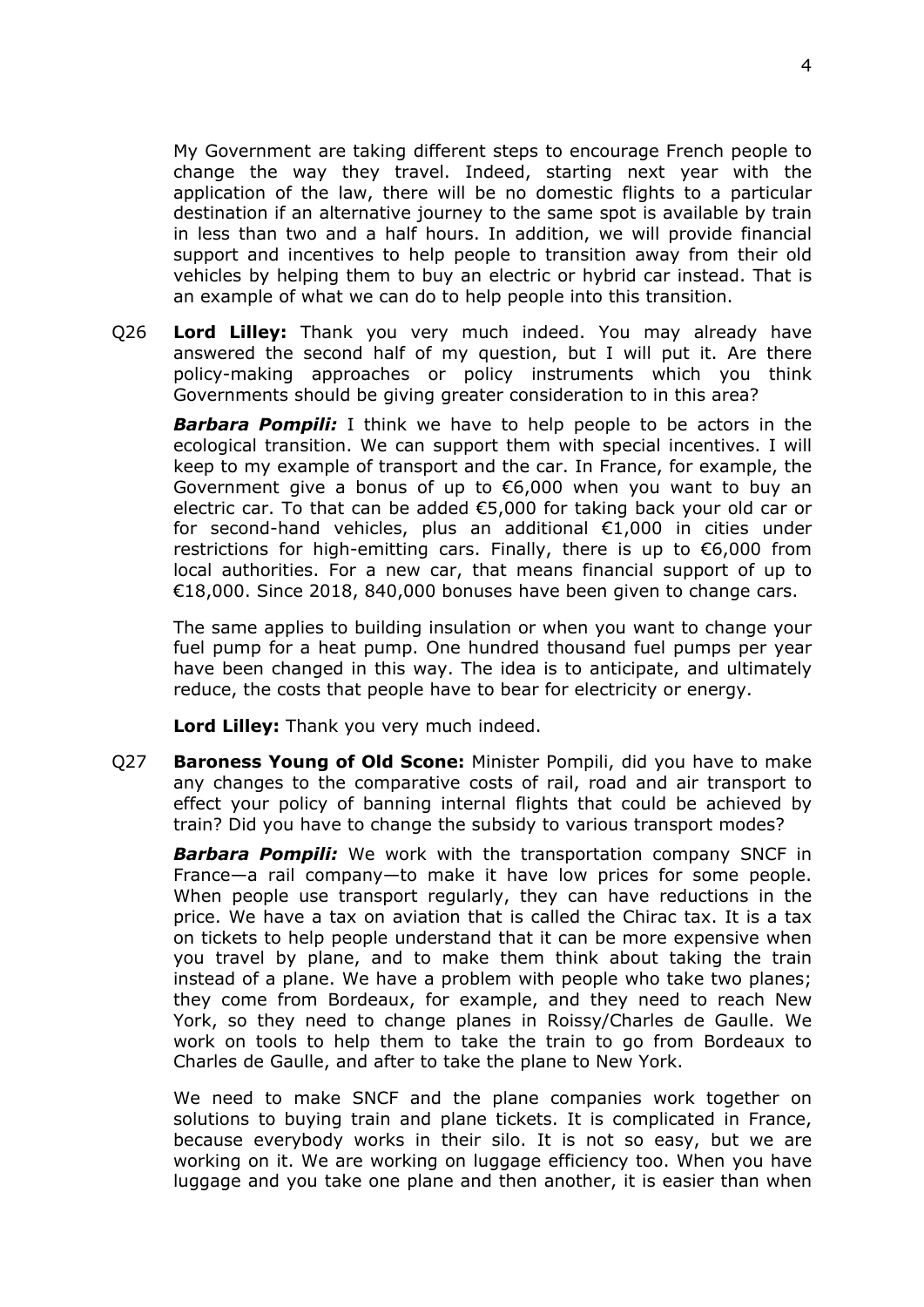you take the train and plane. It is a matter of price, but not only that. It is a matter of logistics too.

**Baroness Young of Old Scone:** Thank you very much.

Q28 **Baroness Northover:** Thank you very much, Minister, for your extremely clear and instructive introduction. What challenges have you and your ministry faced when developing policies on behaviour change for the climate and the environment, and how have you approached those challenges? You have just mentioned silos. How have you worked with other ministries in the French Government to develop a co-ordinated approach?

*Barbara Pompili:* It is an interesting question. My ministry is called the Ministry for Ecological Transition, with a large scope of responsibility, including housing, energy, transport, environment, climate change, water management, waste management and pollution, and even hunting. This helps to integrate policies and to have a co-ordinated response to the challenges that we face. With my colleagues from the Agriculture Ministry, for instance, naturally we have some debates. We are dealing with different interest groups that might have conflicting objectives.

I believe that a great challenge is being and remaining coherent, but the pace of change has to be bold, so alignment of policies is a key factor in making drastic and fast changes. We need to be coherent and have only one voice to speak to our fellow citizens. Our fellow citizens have to understand that we are concentrated on one goal, which is the climate change fight.

**Baroness Northover:** Do you find that other ministries understand the need to be coherent, and are they willing to accept your leadership in areas that they feel are theirs?

*Barbara Pompili:* The Prime Minister is our reference. When we have discussions, the Prime Minister is there to take the decisions and to say, "Okay, I have heard everybody, and I decide that we will do this policy".

I have been involved in ecological transition for 20 years. I have seen evolution, and now all my colleagues are concerned about ecological transition. The real debates that we have are on the reason for the transition—the basis. We have discussions about the emergency. I am the one who always says that we have to act quickly. They say, "Okay, but we need to have everyone on board, so we have to think about people and the interest groups that we need to convince and bring with us". It is a discussion on the reasons, essentially, not on the need for change.

Q29 **Lord Whitty:** Minister, you have made it clear that there are challenges, but there are also problems of false starts. What do you do when a policy that you have proposed or implemented does not work, or is proved not to be the success in ecological terms that you had thought? What if there is a negative reaction to that, either among your supporters or among those who see the negative social or economic effects of some of your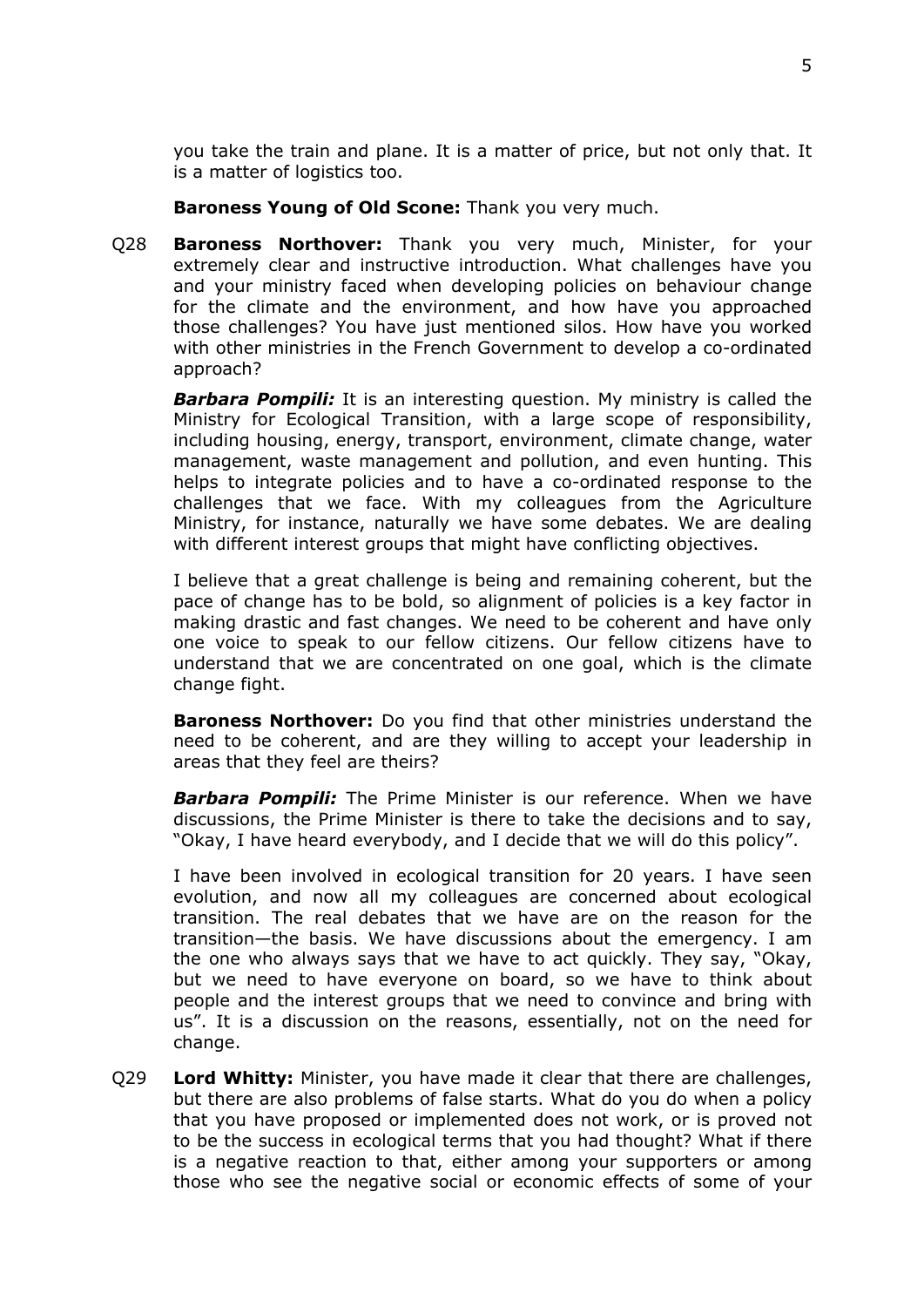policies? In other words, how do you recover from setbacks? Maybe you have not had any in France.

*Barbara Pompili:* Yes, of course, we have. The yellow jacket movement is an example. It is an experience. It is a trial and error process. We have to try the implementation. When the implementation is not successful, we have to think about another policy. We cannot succeed in everything we try, because it is new policy. Ecological transition is a tremendous challenge.

I do not think we have had such a huge challenge in past years. It is a matter of changing our culture and our civilisation. We cannot do that so easily. There are people in France who are very concerned by the climate change crisis. They see the effects of climate change, but they are afraid. They see the changes as a threat and not a solution. They want to face the challenge, but not in their garden; they do not want wind farms in their garden, for example. They want us to change the world, but they do not want to change and they do not want to pay for it. That is why, as I told you, education, information and the involvement of citizens by changing consumption habits is very important.

I really think that, if we want to have everyone on board, we have to explain to them that it is not only a threat but an opportunity to build a better world for them and for their children. I am a mother. When I think of what we have to do, it can be exhausting, but it is a great opportunity for my girl and for our children to have new jobs in new industries and to be involved in something very exciting, if we have a good narrative.

Q30 **Lord Whitty:** We can persuade people. We can make new regulations for people, but most behaviour change is driven by the price of things. Do you have a coherent policy of taxation and subsidy that will encourage households and businesses to change their ways through the price signal, or are you trying to do most of it by regulation and persuasion?

*Barbara Pompili:* It is a mix of policies. We have incentives. I told you about the incentives on cars, housing, et cetera. We have to inform consumers. A huge potential for behaviour change lies in our consumption habits. That is why the climate Bill improves our citizens' access to information. In order to do so, we are currently experimenting with a new initiative, which is to display an eco-score on all products used by our citizens, such as clothing. Should this experiment be successful, the measure, which is still being tested, will be more durably inserted into our law.

I told you about our repairability incentive. We saw that customers choose products that are easily repairable, which changes the behaviour of companies. Companies call the ministry to explain that they are changing the packaging of their products to change the colour of their score to green, because they see that if they do not do that they lose customers. That is why it is about incentives and information.

We also have taxation, of course. We have a carbon tax in France, but we realised that it was more efficient to do it on a European level, because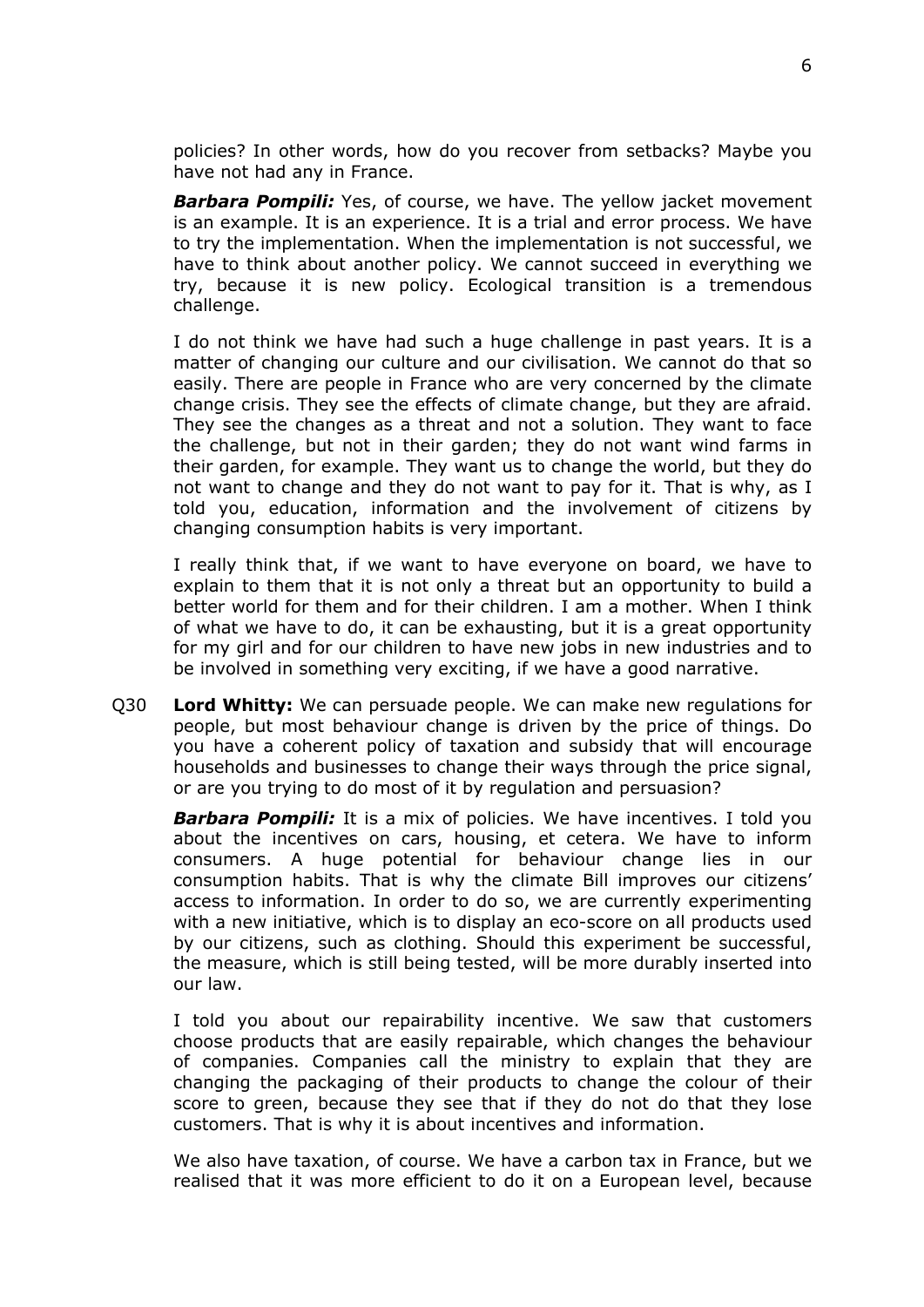we need a level playing field for our industries and companies. That is why the work we are doing inside the EU is important, especially the CBAM system—the carbon tax at the frontiers of the EU—to help our industries to change their processes and not be penalised by industries in other countries that do not have the same taxes. It is a mix of policies.

**Lord Whitty:** Thank you very much, Minister.

Q31 **Lord Colgrain:** Thank you, Minister. How have you worked with local government, business and the third sector on enabling behaviour change for climate change and the environment?

*Barbara Pompili:* I have already mentioned the new convention of companies taking place at the moment, but in my day-to-day work I am in contact with the private sector. I go all over France twice a week to inaugurate projects and address CEOs in the regions of my country, or to help innovators, start-ups or SMEs making the transition.

To answer your specific question, I have a lot of contacts with the mayors or the presidents of the regions. You might have seen that at the last local elections many big French cities now have mayors from the Green Party: Lyon, Strasbourg, Bordeaux and Grenoble. It is interesting to note that sometimes it is they who are asking for deadlines to implement environmental measures now that they are in the position of conducting policies. Implementation has never been their strong point; that was why I left the Green Party some years ago. Ecological transition is not only a matter of law but a matter of implementation, and for that we need to work closely with all partners. The partners are local policymakers and companies, big and small.

Q32 **Lord Colgrain:** You have given a very balanced response. I wonder whether I can, rather cheekily, ask you to be a little less balanced. Of the three sectors—local government, business and the third sector—which is the most helpful to you in their response to your policies? Which would you seek to prioritise engagement with because you think you will get a faster and better response from them?

*Barbara Pompili:* It is difficult to answer your question. I work with them, but not on exactly the same issues. With the regions, we work on targets and plan the implementation of national targets at regional level. Regions in France are in charge of transport and skills, and we need to work with them to add a global view of the territory and the changes we need to implement. In the car industry, for example, fewer people are needed to build electric cars than to build the old type of vehicles, so there is a risk of a growth in unemployment on that side.

We try to work with the regions on reskilling and developing tools in those territories to create new industries based on renewables and batteries, for example, and for future industries we can localise in those areas to change and create jobs. For cities, we work on urbanism and city planning, but it is not the same work. It is very different, and that is why it is difficult for me to prioritise.